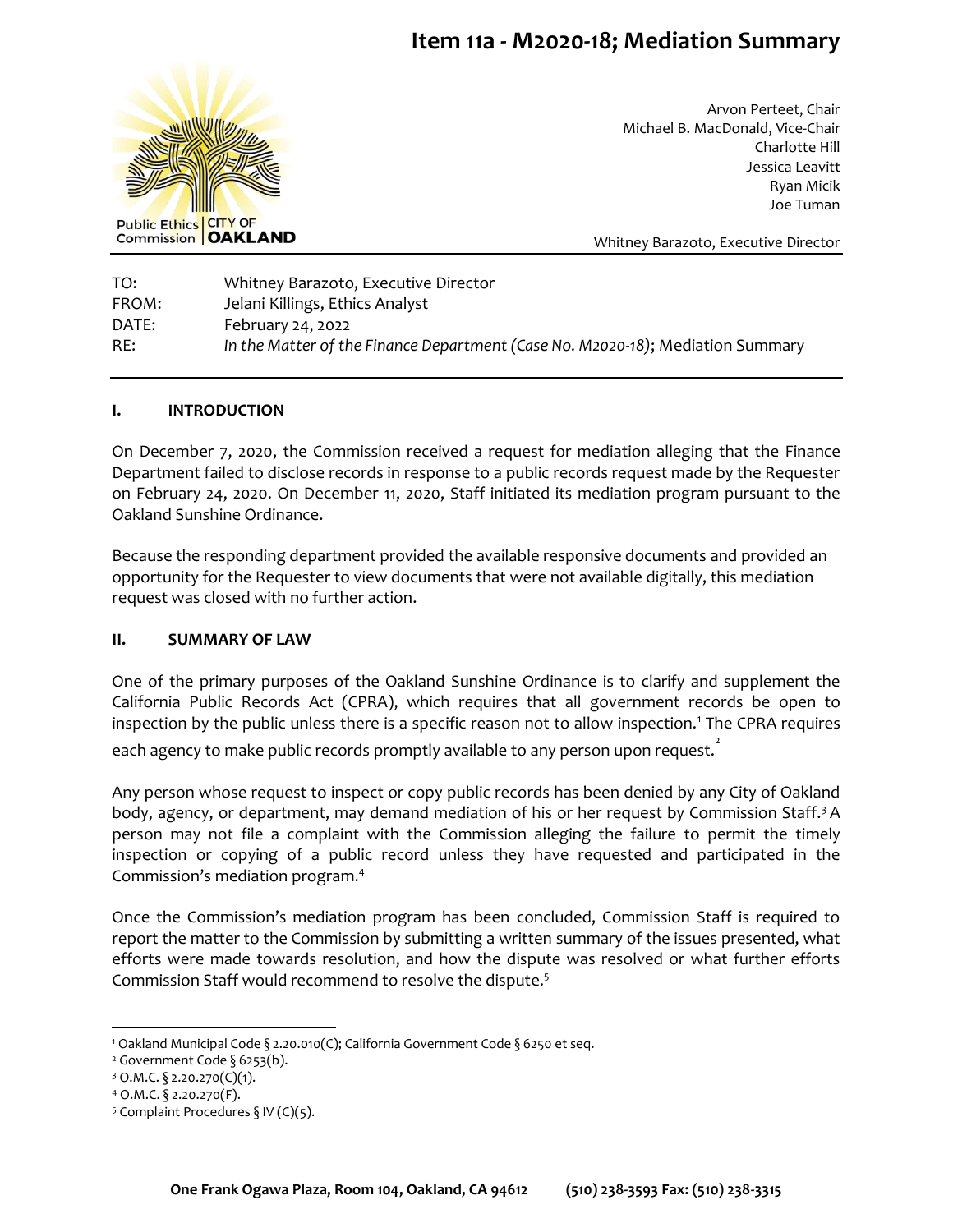## **Item 11a - M2020-18; Mediation Summary**

### **III. SUMMARY OF FACTS**

On February 24, 2020, the City received, via NextRequest, the following public records request (No. 20-1004):

I would like to access the two-year budgets as passed by City Council for the following cycles: 1997-1999 1999-2001 2001-2003 2003-2005 2005-2007 2007-2009 2009-2011 2011-2013

On February 25, 2020, the Finance Department released the link below providing access to all adopted policy budgets from fiscal years 2001 - 2011 :

[\(http://oaknetnews.oaklandnet.com/departments/CityAdministrator/BudgetOffice/BudgetPu](http://oaknetnews.oaklandnet.com/departments/CityAdministrator/BudgetOffice/BudgetPublication/index.htm) [blication/index.htm\)](http://oaknetnews.oaklandnet.com/departments/CityAdministrator/BudgetOffice/BudgetPublication/index.htm) .

In addition, the Finance Department provided the following link stating:

<https://www.oaklandca.gov/documents/adopted-budget-archive>

Dear Requester, Please see the FY 2011-2013 Adopted Policy Budget Book at the link above.

Subsequently, the Finance Department closed the public records request.

On, February 26, 2020, the Requester responded stating:

The link for oaklandca.gov only has the 2017-2019 budget. The other links are either for the page that lists all budgets, or the permalinks that go to a budget-specific page that doesn't have a download link for the document. The oaklandnet.com link does not work. I need electronic copies of these budget documents. Will I be able to obtain or create them for the pre-2001 budgets if I schedule an appointment? Thank you! -Isaiah Isaiah Toney (510) 967-9330 [IsaiahCToney@gmail.com](mailto:IsaiahCToney@gmail.com)

On March 9, 2020, the Finance Department reopened the public records request via NextRequest and released three additional documents including the 2011-2013, 2013-2015, and 2015-2017 adopted policy budgets.

On April 22, 2020, the Finance Department closed the public records request stating:

We released all of the requested documents.